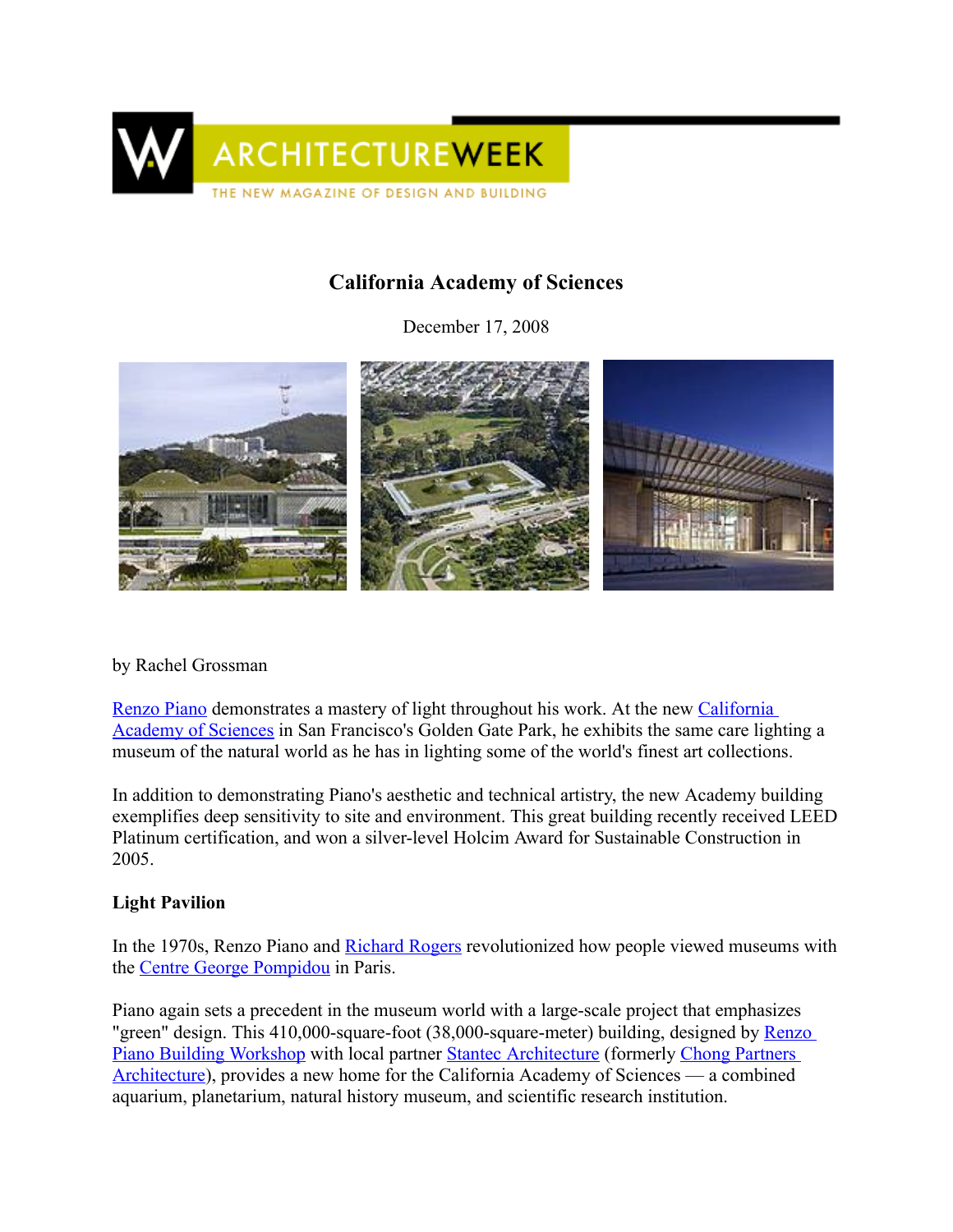The new Academy building is an elegant pavilion structure with a living roof that appears to float over skinny steel supports. At the building's center is a glass-roofed piazza. The overall design is marked by open, flexible exhibit spaces with sight lines to the surrounding park.  $\gg$ 

Using light as a primary element of design, Piano shines away any dark stereotype of a natural history museum with dim musty halls cloistering insular scientists.

Even the glass chosen for the project, with a low iron content to maximize transparency, aptly supports the museum's mission of exploring, explaining, and preserving the natural world. The high-performance glass transmits daylight to most occupied spaces while also minimizing heat gain. Piano's extensive use of glass also serves as a reminder of nature's inherent fragility.



## Post-Earthquake Opportunity

The California Academy of Sciences was founded in 1853, the first such scientific institution in the West. It moved to Golden Gate Park in 1916, growing over the next 60 years to encompass an expanding program and a cluster of 12 interdependent structures.

The 1989 Loma Prieta earthquake significantly damaged some of the structures, with Bird Hall and the Steinhart Aquarium suffering the most damage. After considering repair and seismic retrofitting of the complex, the Academy's board of trustees in 1999 decided to instead build a single, sustainable new building on the Golden Gate Park site.

Renzo Piano appeared at the selection interview alone, armed with only a green marker and a sincere desire to understand the organization's mission. After contemplating the existing buildings from the steps of the nearby de Young [Museum](http://www.architectureweek.com/2006/0301/index.html) and taking in the view from the roof of the Academy, Piano sketched a sinuous roofline that echoed the hilly topography of San Francisco. With this design concept he clinched the deal for the project.

To allow for demolition and construction to occur, the Academy moved to a small temporary home near downtown for four years.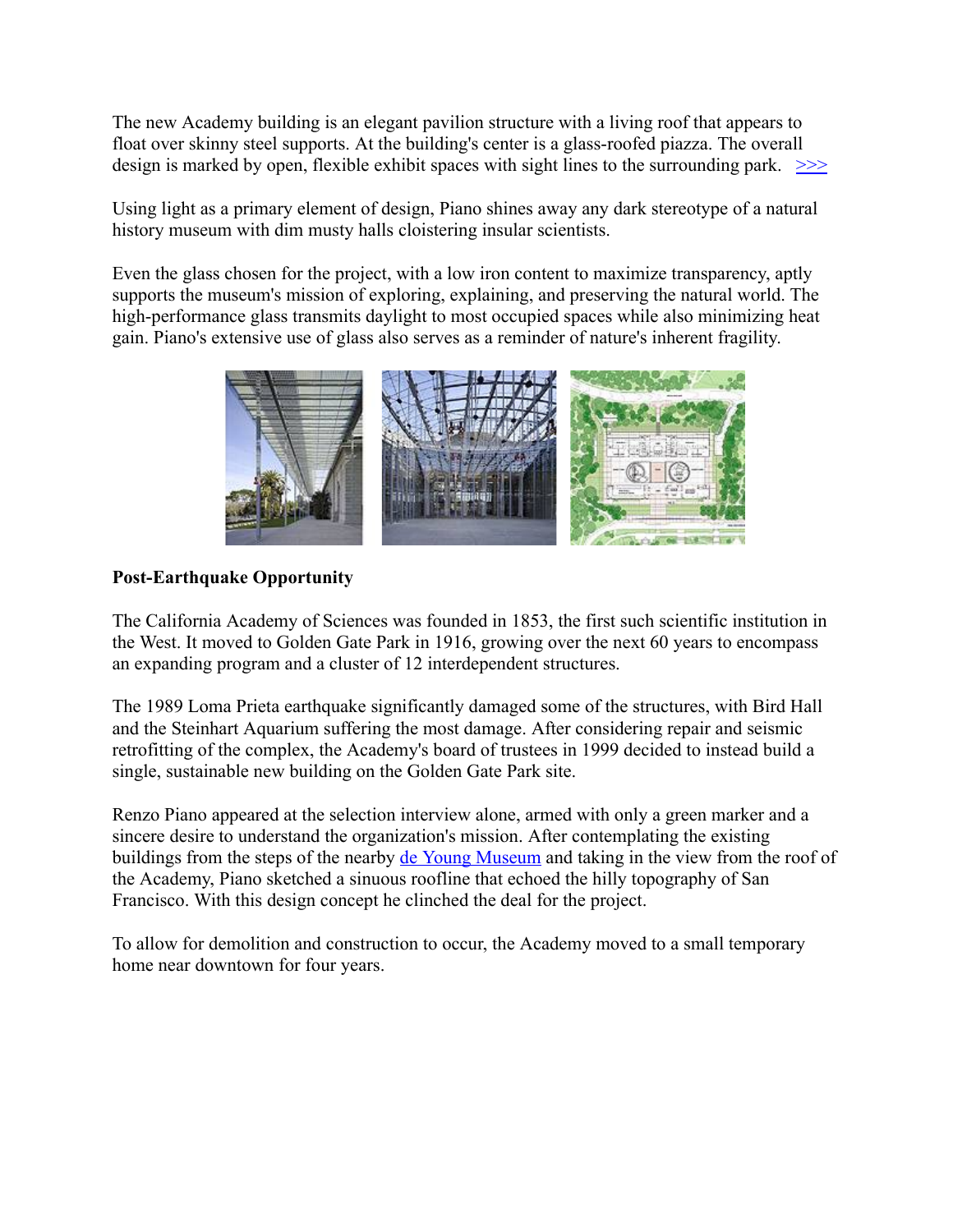

### Raising the Plane

The Academy project called for integrating the many functions of the previous 12-building facility into a coherent whole.

Piano started with the elegant concept of a pavilion that blends seamlessly into the park setting. He has described the museum as "cutting the ground plane of a park and lifting it 38 feet [12 meters] into the air."

The undulating roof is planted with nine species of native California plants, which are expected to attract native wildlife. Accessible via elevator, the 2.5-acre (one-hectare) roof also serves as a living classroom, providing a forum for educating visitors about sustainable design and California's ecosystems.

The slopes of the "hills" on the roof draw cool air into the central plaza area and then naturally ventilate the surrounding exhibition spaces. Mechanized skylights open and close to regulate the accumulation of heat inside the building over the course of the day. Natural light reaches the living rainforest inside and the coral reef beneath it.

Energy usage at the new Academy is expected to be 30 to 35 percent less than that of a typical building its size. Contributing to that are the six inches (15 centimeters) of soil on the living roof, which insulate the building, keeping interior temperatures ten degrees Fahrenheit (six degrees Celsius) cooler than a conventional roof.

The soil is also expected to absorb 98 percent of stormwater, keeping approximately 3.6 million gallons (13.6 million liters) of runoff annually from flowing into the nearby Pacific Ocean.

The border of the pavilion is covered by 60,000 photovoltaic cells that will generate five to ten percent of the energy needed for the building's operation.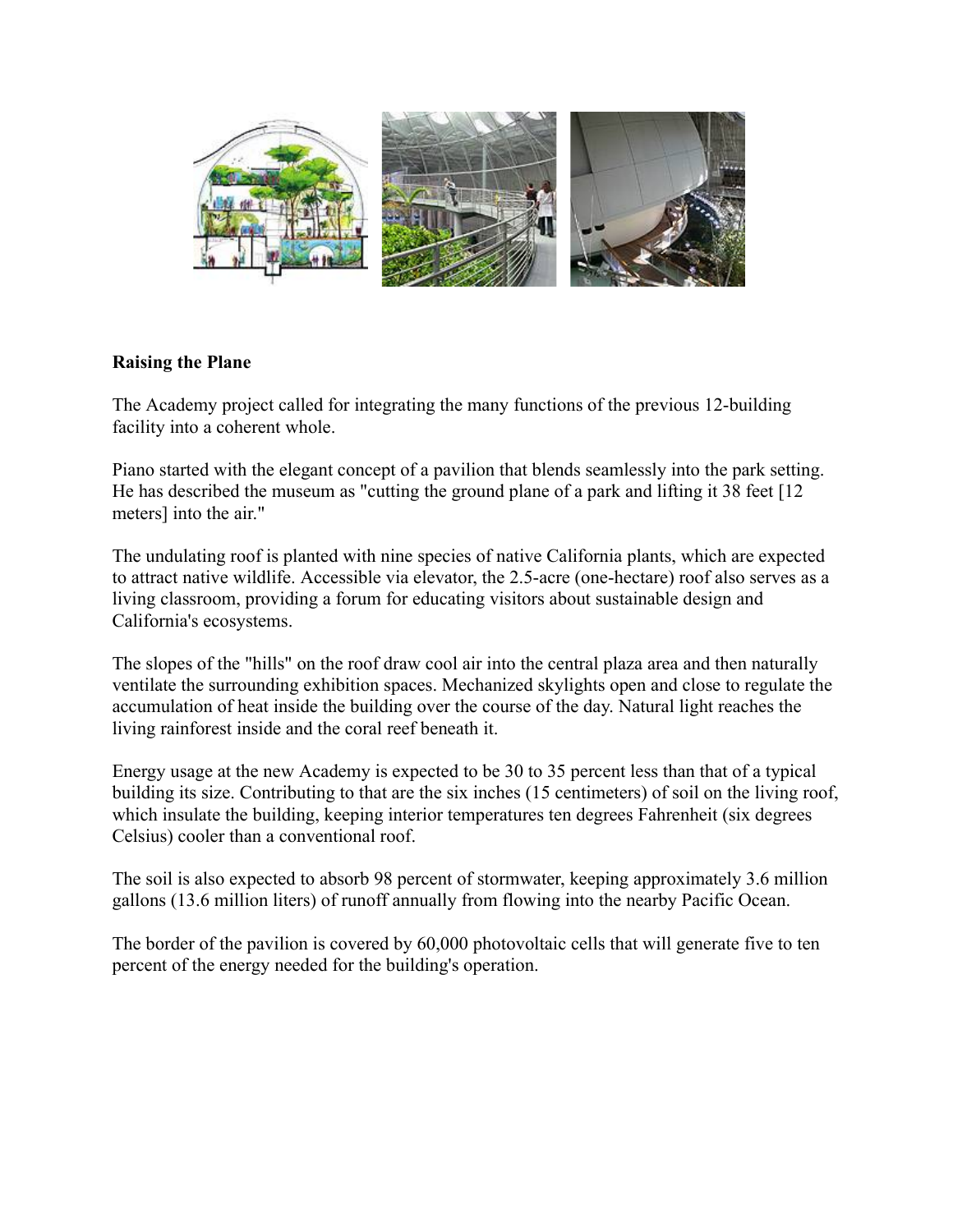

### New Structure, Old Elements

In the words of Kang Kiang, the former project manager with Chong Partners, the museum design can be described as a "table" that rests on the "legs" of four similarly proportioned pavilions. In between the pavilions on all four sides of the building are curtain walls that ease navigation through the interior.

A network of tension cables, described by Piano as a spider web, is connected to a ring truss that secures the building structurally. In the event of an earthquake, all the glass pieces of the plaza's ceiling have been designed with patch fitting to move six inches (15 centimeters) in any direction without breaking. The reinforced concrete walls that support the four pavilion "legs" provide shear walls for the transfer of horizontal forces.

The "leg" on the northeast side of the building preserves two limestone walls from African Hall, a Beaux-Arts-style structure built in 1934. Inside, the building's popular dioramas and ceiling details were painstakingly reproduced from the original. A new space at the far end of the hall houses a colony of live African penguins.

Between the pavilions on the south side of the building, new neoclassical columns recalling those of the original Steinhart Aquarium frame the alligator tank, where original tiles and a bronze seahorse railing also preserve some of the character of the previous facility. On the southeast side of the museum, a Foucault pendulum dating to 1951 has been restored to its original glory and stands next to the state-of-the-art planetarium.



#### Green to the Bones

While only two walls from the old Academy building were integrated into the new structure, little of the demolition waste was wasted: over 90 percent was recycled or reused. And recycled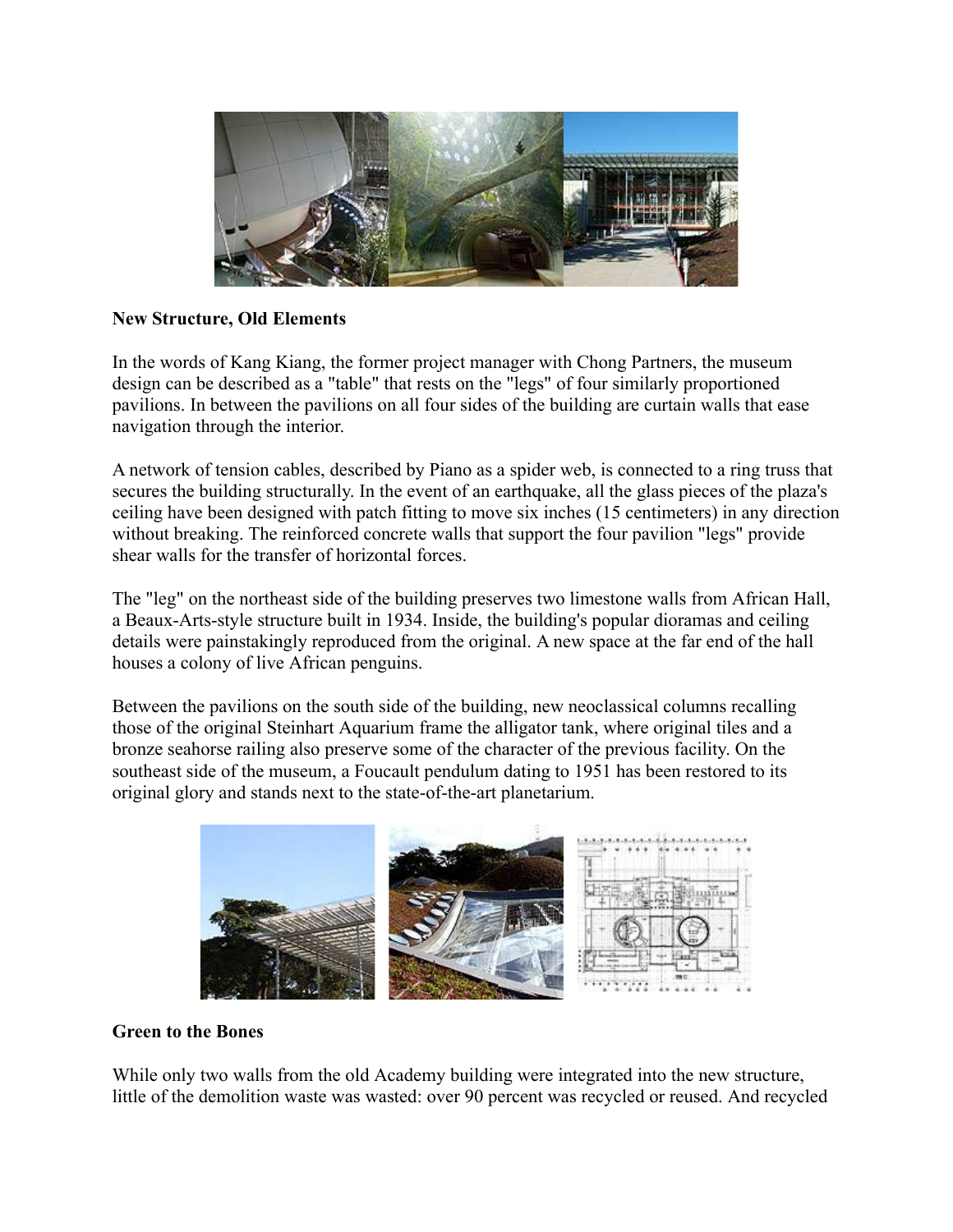materials permeate the new building. The structural steel contains 95 percent recycled content; the concrete contains 30 percent fly ash and 20 percent slag, both industrial by-products; and the insulation was made from recycled denim.

At least half of the wood in the new Academy is **Forest [Stewardship](http://www.archiplanet.org/wiki/Forest_Stewardship_Council-US%2C_Washington%2C_District_of_Columbia%2C_USA) Council-certified as** sustainably harvested, and one fifth of the building materials were manufactured within 500 miles (805 kilometers).

Other green features include HVAC heat recovery systems, reverse osmosis humidification systems, operable windows in staff offices, and photosensor-controlled artificial lights. Low-flow fixtures and the use of reclaimed water from the City of San Francisco are expected to reduce overall potable water use by 78 percent.

## Lively Exhibits

The design team has skillfully woven history, live exhibits featuring 38,000 organisms, and interactive displays that can change as quickly as scientific knowledge itself.

Two 90-foot- (27-meter-) diameter domes flank the central piazza. To the east is the Morrison Planetarium dome, with a high-definition projection system and the ability to run a live feed from NASA.

To the west is the rainforest dome, in which live exhibits imitate the rainforest ecosystems of Borneo, Madagascar, Costa Rica, and the Amazon. The walkways winding around the interior of the four-story glass dome have such tight curves that a roller coaster company was brought on board as a consultant to perfect the design. From the first floor of the dome, an elevator takes visitors to a tunnel-shaped aquarium representing a flooded forest floor in the Amazon.

Below the ground floor, visitors will find the new Steinhart Aquarium, designed by [Thinc](http://www.archiplanet.org/wiki/Thinc_Design%2C_New_York%2C_New_York%2C_USA) and [Urban](http://www.archiplanet.org/wiki/Urban_A%26O%2C_New_York%2C_New_York%2C_USA) A&O with an emphasis on tactile, sculptural spaces that create the impression of exploring underwater landscapes. The Academy now boasts the deepest coral aquarium in the world, with a 210,000-gallon (795,000-liter) tank that houses a recreated Philippine ecosystem. Part of this exhibit features a crawl hole that leads to a 360-degree bulb, simulating the experience of scuba diving for visitors.

This living museum not only provides a safe haven for the Academy's precious cargo of over 20 million specimens, and modern facilities for its research department, but also places its team of scientists in direct contact with museum visitors. The public can view actual lab research through a glass wall on the building's ground floor, and can see into office spaces above the entry hall to the aquarium.